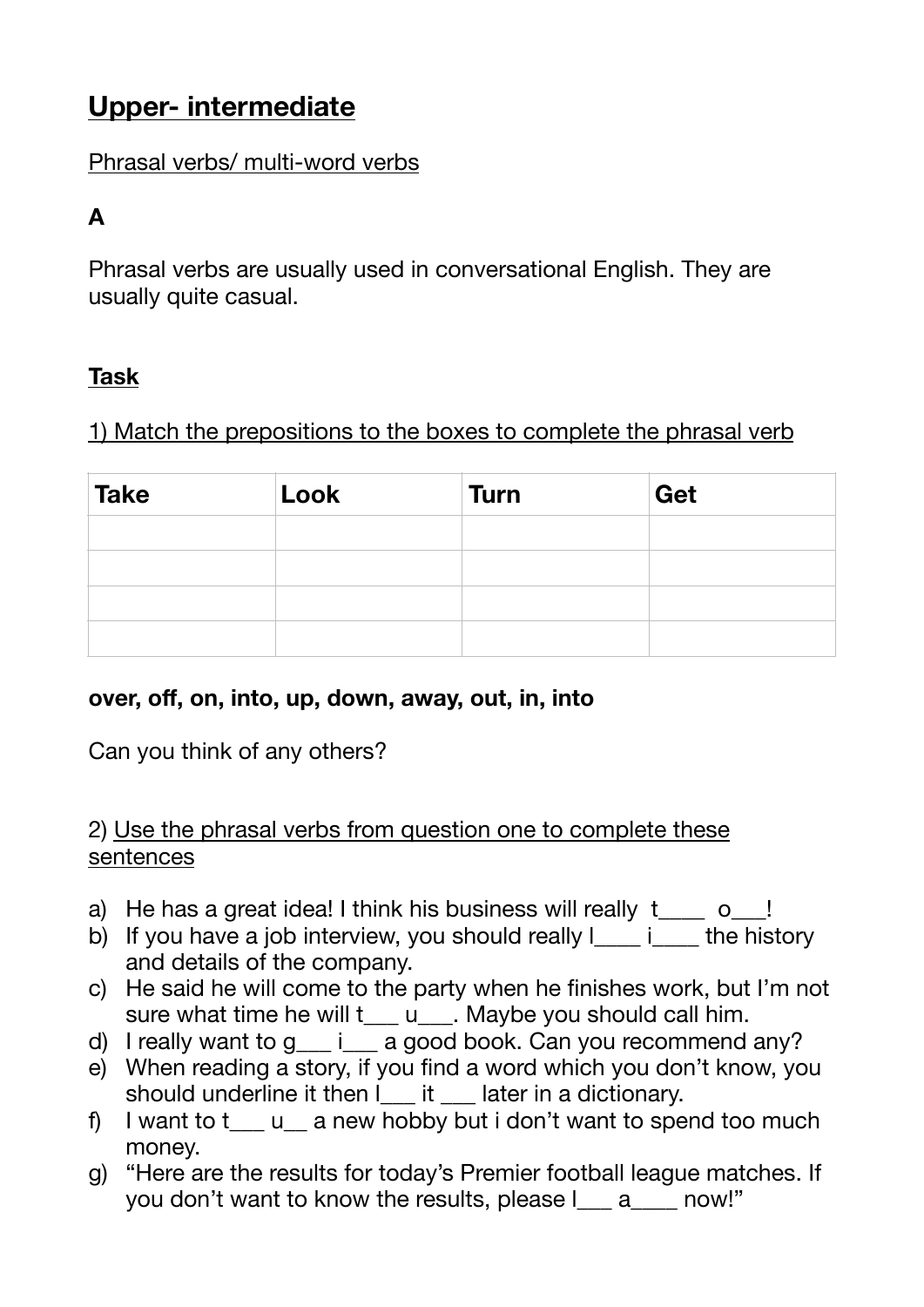- h) This toy is really cool! It's a robot which can  $t$  i a truck!
- i) I'm really hungry. Do you feel like getting some Chinese or Indian  $t_a$  a  $?$  (U.K)  $t_a$  o  $?$  (U.S)

## **B**

#### Phrasal verbs can often have 2 meanings:

1) Literal: The phrasal verb is describing the action which is happening.

2)Idiomatic: Its an expression. Often this action can be replaced with a single verb.

#### Examples:

In each pair of sentences, which phrasal verb is literal and which one is idiomatic?

With the idiomatic phrasal verb, which verb can replace it and keep the meaning the same?

### **Look into**

- a) Police are looking into the murder.
- b) You can look into the room through this window.

Idiomatic meaning=  $inv$  ing

#### **turn down**

- a) I decided to turn down the job because I didn't want to relocate.
- b) Please turn down the music, I'm trying to study!

Idiomatic meaning = ref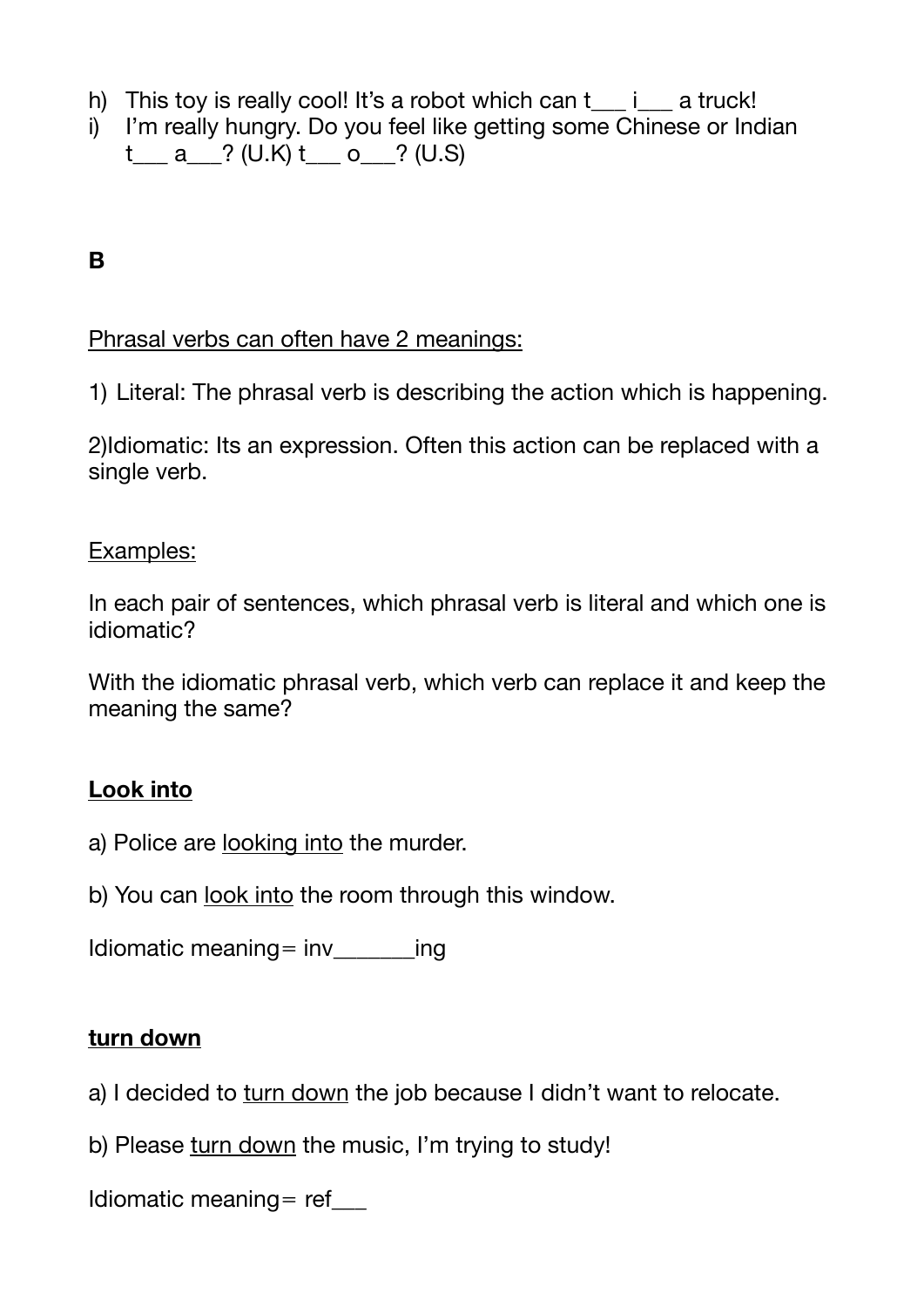## **Get over**

a) The criminal tried to escape from the police but he couldn't get over the wall.

b) John had a hard time getting over his girlfriend breaking up with him.

Idiomatic meaning=  $rec$  fr

## **Pick up**

- a) Can you pick me up from the airport on Monday?
- b) Dave couldn't pick up the box because he had injured his back.

```
Idiomatic meaning = col
```
## **C**

#### There are 3 main types of phrasal verb patterns:

1) Intransitive: This means the verb doesn't need an object after the verb.

Example:

John disappeared. (Intransitive) John went… (where?) (transitive)

```
John ate… (what?) (transitive)
John slept. (intranstive)
```
- 2) Phrasal verbs you **can't** split.
- 3) Phrasal verbs you **can** split.